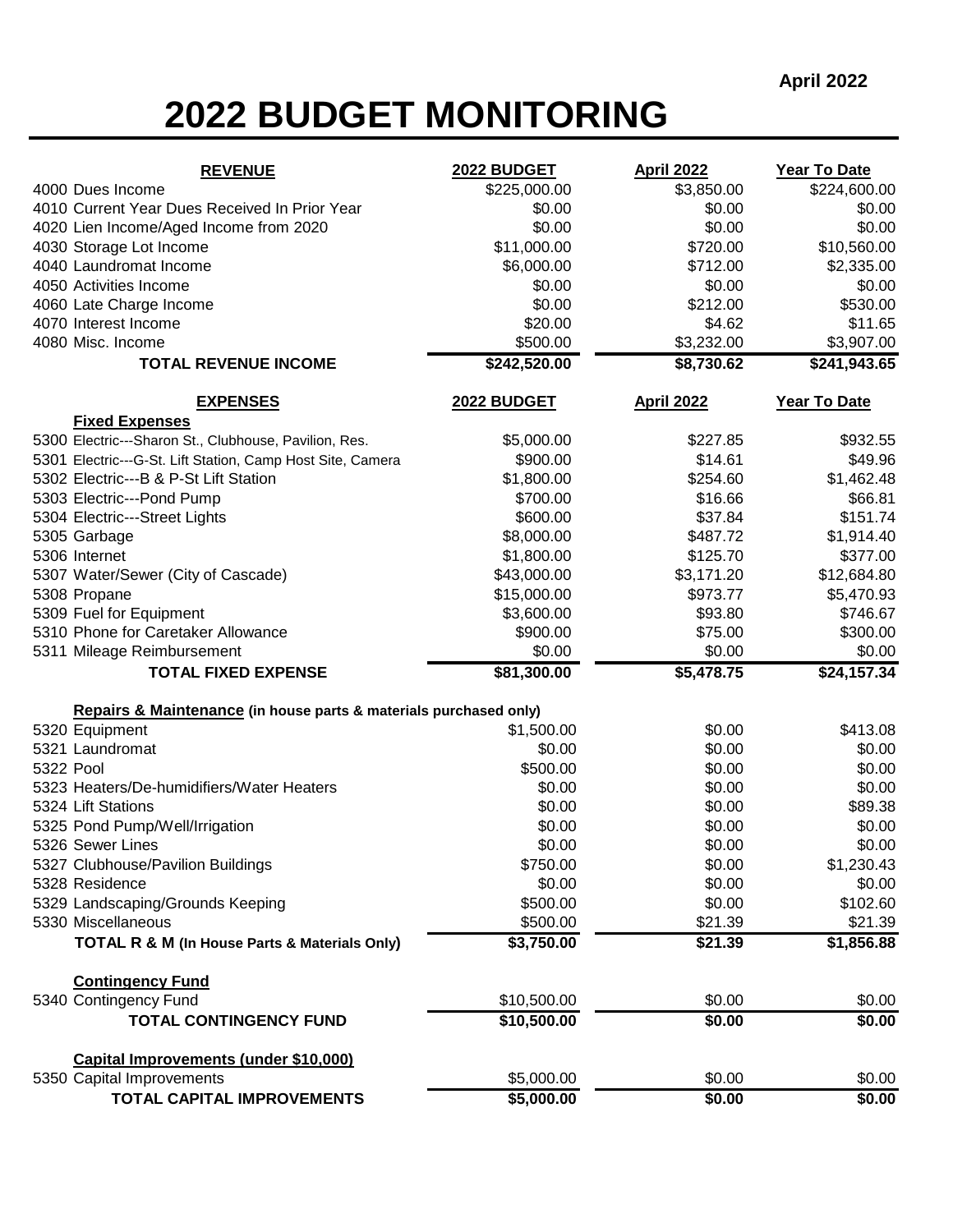|           | <b>Equipment, Appliances &amp; Tools Replacement</b>                   |                          |                  |                      |
|-----------|------------------------------------------------------------------------|--------------------------|------------------|----------------------|
|           | 5360 Appliances                                                        | \$0.00                   | \$0.00           | \$0.00               |
|           | 5361 Equipment                                                         | \$400.00                 | \$0.00           | \$0.00               |
|           | 5362 Tools/PPE (protection equip)                                      | \$0.00                   | \$0.00           | \$53.48              |
|           | <b>TOTAL EQUIP/APPLIANCES/TOOLS</b>                                    | \$400.00                 | \$0.00           | \$53.48              |
|           | <b>Equipment Rentals</b>                                               |                          |                  |                      |
|           | 5370 Equipment Rentals                                                 | \$0.00                   | \$0.00           | \$0.00               |
|           | <b>TOTAL EQUIPMENT RENTALS</b>                                         | \$0.00                   | \$0.00           | \$0.00               |
|           | Outside Service (contracts, outside labor, parts & materials included) |                          |                  |                      |
|           | 5380 Electrical                                                        | \$1,000.00               | \$0.00           | \$0.00               |
|           | 5381 Plumbing                                                          | \$1,000.00               | \$0.00           | \$0.00               |
|           | 5382 Lift Stations                                                     | \$5,000.00               | \$0.00           | \$6,027.50           |
|           | 5383 Sewer Lines                                                       | \$1,500.00               | \$0.00           | \$2,905.24           |
|           | 5384 Cleaning                                                          | \$0.00                   | \$0.00           | \$0.00               |
|           | 5385 Security System /Lock & Keys                                      | \$1,000.00               | \$51.00          | \$204.00             |
|           | 5386 Computer System                                                   | \$0.00                   | \$0.00           | \$0.00               |
|           | 5387 Ponds/Fish                                                        | \$0.00                   | \$0.00           | \$0.00               |
|           | 5388 Irrigation Winterization                                          | \$500.00                 | \$0.00           | \$0.00               |
|           | 5389 Well/Irrigation (Dale's Pump Works)                               | \$1,000.00               | \$0.00           | \$0.00               |
|           | 5390 Dust Control                                                      | \$6,000.00               | \$0.00           | \$0.00               |
|           | 5391 Yard Debris                                                       | \$5,000.00               | \$411.08         | \$694.10             |
|           | 5392 Roads                                                             | \$2,000.00               | \$0.00           | \$0.00               |
|           | 5393 Landscaping                                                       | \$2,500.00               | \$0.00           | \$0.00               |
| 5394 Pool |                                                                        | \$4,000.00               | \$0.00           | \$0.00               |
|           | 5395 Heaters/Dehumidifiers/Water Heaters                               | \$1,000.00               | \$0.00           | \$0.00               |
|           | 5396 Equipment                                                         | \$1,500.00               | \$0.00           | \$1,175.30           |
|           | 5397 Fencing/Gates                                                     | \$1,000.00               | \$0.00           | \$0.00               |
|           | 5398 Miscellaneous                                                     | \$0.00                   | \$0.00           | \$0.00               |
|           | <b>TOTAL OUTSIDE SERVICE</b>                                           | \$34,000.00              | \$462.08         | \$11,006.14          |
|           | <b>Chemicals</b>                                                       |                          |                  |                      |
| 5400 Pool |                                                                        | \$1,500.00               | \$31.54          | \$1,011.62           |
|           | 5401 Ponds                                                             | \$0.00                   | \$0.00           | \$0.00               |
|           | 5402 Mosquitos                                                         | \$1,500.00               | \$0.00           | \$0.00               |
|           | 5403 Landscaping                                                       | \$500.00                 | \$1,119.68       | \$1,119.68           |
|           | <b>TOTAL CHEMICALS</b>                                                 | \$3,500.00               | \$1,151.22       | \$2,131.30           |
|           | <b>Supplies</b>                                                        |                          |                  |                      |
|           | 5410 Soap/Sink Dispensers                                              | \$150.00                 | \$0.00           | \$4.28               |
|           | 5411 Cleaning                                                          | \$500.00                 | \$0.00           | \$68.85              |
|           | 5412 Paper Products                                                    | \$500.00                 | \$0.00           | \$0.00               |
|           | 5413 Filters                                                           | \$100.00                 | \$0.00           | \$0.00               |
|           | 5414 Other Supplies                                                    | \$0.00                   | \$0.00           | \$0.00               |
|           | <b>TOTAL SUPPLIES</b>                                                  | \$1,250.00               | \$0.00           | \$73.13              |
|           | <b>Taxes &amp; Insurance</b>                                           |                          |                  |                      |
|           | 6000 Workman's Compensation Insurance                                  | \$2,500.00<br>\$3,500.00 | \$482.00         | \$482.00<br>\$525.00 |
|           | 6001 Insurance                                                         | \$0.00                   | \$0.00<br>\$0.00 | \$0.00               |
|           | 6002 Employee Insurance Allowance<br>6003 Income Tax                   | \$200.00                 | \$0.00           | \$10.00              |
|           | 6004 Property Tax                                                      | \$400.00                 | \$0.00           | \$0.00               |
|           | <b>TOTAL TAXES &amp; INSURANCE</b>                                     | \$6,600.00               | \$482.00         | \$1,017.00           |
|           |                                                                        |                          |                  |                      |